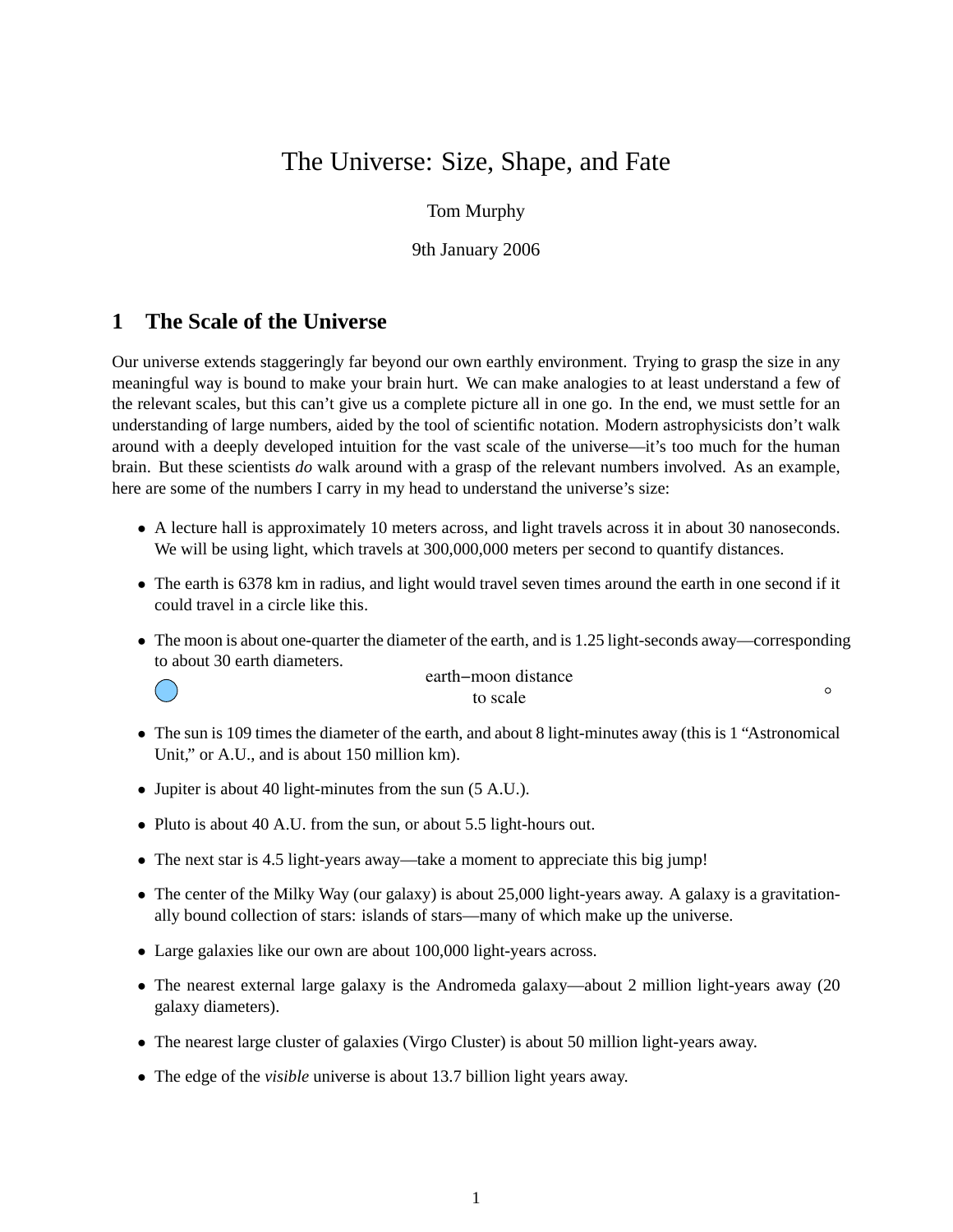As you can see, the range of scales is too huge to be described all at once by a single measure. We went from small fractions of a *light-second* (light crosses the lecture hall in 0.00000003 seconds, and can cross the U.S. in about 0.01 seconds) to huge quantities (billions!) of *light-years*. In total, going from the lecture hall to the size of the visible Universe takes us through 25 orders-of-magnitude (factors of ten). At best our puny brains are capable of comprehending maybe 8 orders-of-magnitude directly (1 mm grain of sand to 100 km scale visible from mountain-tops). Outside this direct experience, we rely on the numbers to convey the relative scales.

# **2 What Do We Know About the Beginning?**

What we see when we look into the universe today is the illusion that all galaxies are hurtling away from our own, as if we were sitting at the center of some momentous explosion. The farther the galaxy, the faster its apparent recession from us. This effect is seen in the wavelengths (colors) of light from distant galaxies. Wavelengths from receeding galaxies are shifted toward the red ("redshifted") by a precisely measureable amount—analogous to the Doppler shift we hear in the pitch of an ambulance racing past. The farther the galaxy, the greater the redshift, and thus the faster it is moving away. As an aside, this expansion rate is characterized by the Hubble Constant, 70 km/s/Mpc. These strange units mean for every megaparsec (Mpc, or 3.26 million light-years) we go away, galaxies are receding by another 70 kilometers per second.

There are two illusory aspects to this astounding observation (first recognized in the 1920's). The first is that though we appear to be at the center of the expansion, we are not. Every galaxy would make the same claim. Think about it this way. We look at galaxy A 10 Mpc away, receding at 700 km/s. Straight beyond galaxy A is galaxy B, 20 Mpc away, receding at 1400 km/s (Figure 1). Imagine standing on a planet around a star in galaxy A. In one direction, you can look back and see our galaxy, the Milky Way. On the opposite side of the sky you see galaxy B. Both are 10 Mpc away, and both appear to move *away* from you at 700km/s. So on galaxy A, it also appears that all galaxies recede from *you*. Two good analogies help illustrate this concept. For the first, imagine galaxies drawn on the surface of a balloon, and the balloon being blown up. As the "fabric" of the balloon stretches, galaxies move farther away. The farther, the faster. To each, it appears to be at the center of the expansion. But there *is* no center (here we confine our thoughts to the surface of the balloon—unaware of the three-dimensional center of the spherical balloon *we* can see). The second analogy is that of a baking raisin bread. Now imagine the raisins to be galaxies, and the bread is space itself. Again, each raisin sees all others moving away from it, and the farther the raisin, the faster it appears to move away. But there really is no center (forget that the bread has edges, or that it's in your oven).

The second correction to the statement that "we see galaxies receding with an ever-increasing velocity as we go farther" is subtle. But the correct picture is not that galaxies are whizzing out into a pre-existing, empty space. The right way to look at it is that space itself is being created/expanded between the galaxies. The galaxies are simply along for the ride, being carried in the expanding space. Here, the raisin bread analogy is particularly useful. The raisins (galaxies) are not zooming through the bread (space), but rather the bread (space) itself is expanding. This picture ultimately agrees better with observation, and is consistent with the predictions of general relativity. Space itself is being "created" as the universe expands.

It doesn't take a great leap of imagination to consider that if space is expanding in all directions, it used to be smaller. Galaxies used to be closer. How far do we carry this back? We can make the bold statement that maybe we should carry it to the extreme—to a time when the whole universe was smaller than a grain of sand. This seemingly preposterous extrapolation is, surprisingly, supported by observations. If the universe were once this small, it would also have been so very hot that even protons and neutrons would have been evaporated into quarks. If we play this game—knowing what we do about particle physics from our accelerator experiments—we can **predict** the relative abundance of the light elements that would have frozen out of this quark soup as the universe expanded and cooled. This simple (in concept) game actually gets the story **right**! It predicts the abundances of hydrogen, helium, lithium, etc. that we see in the primordial gas clouds that still surround us. Other predictions likewise work with this scenario (cosmic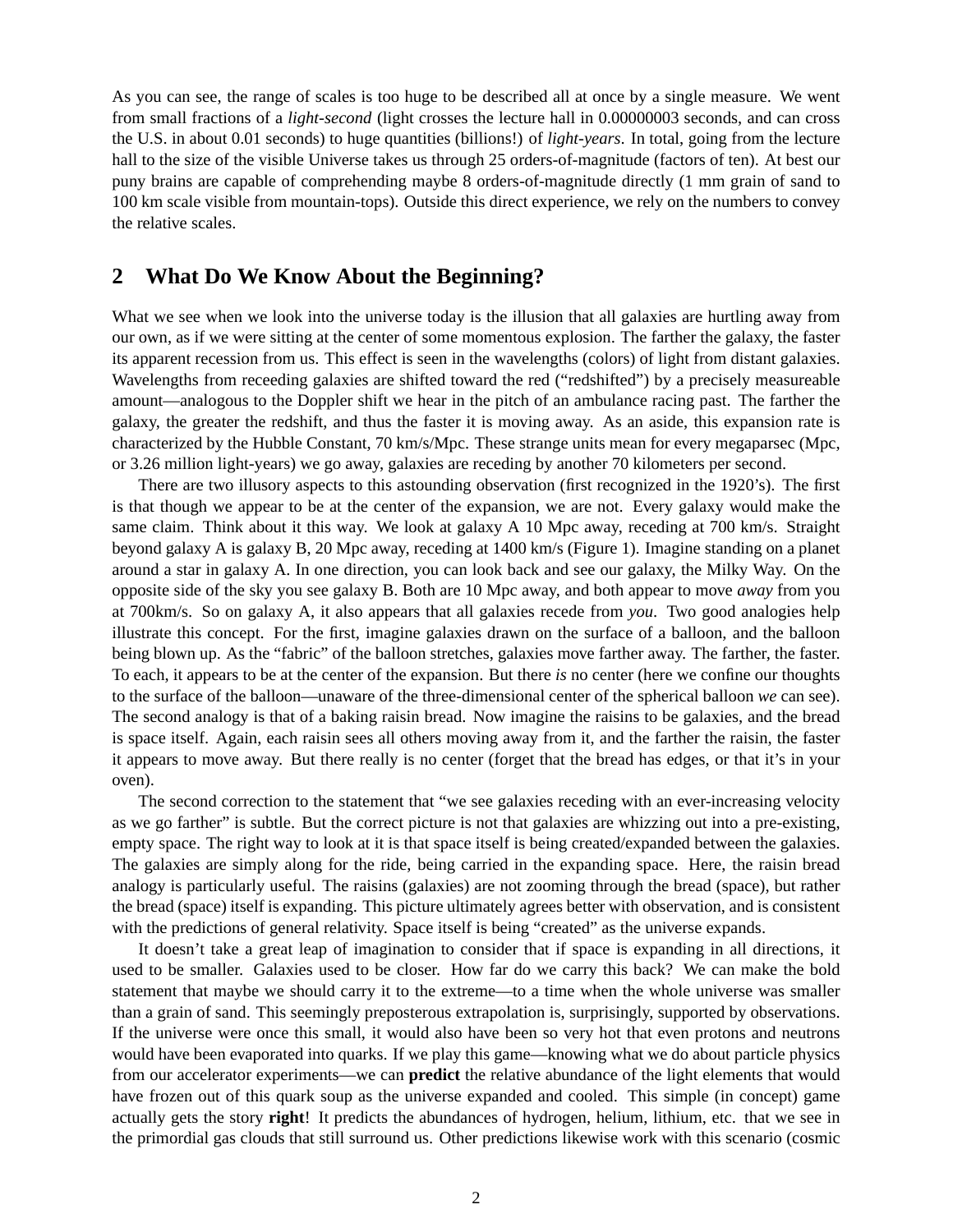



Figure 1: The same motions of the Milky Way, and two galaxies labled A and B. The frame on the left shows both galaxies receeding from MW, B traveling faster than A. From the perspective of galaxy A, both B and MW move away at the same speed.

microwave background radiation, ages of oldest stars). This model of the beginning of our universe is called the Big Bang model, and has gained nearly universal (forgive the pun!) acceptance among scientists.

# **3 How Big is the Universe, Really?**

This simple question has a somewhat complicated answer that may involve new ways of thinking, but we'll try to get to the bottom of the issue. To start, I note that the universe is largely made up of space. By space I mean vacuum—emptiness—nothing. Though we have galaxies of stars littering our skies, even these have lots of empty space in them. On the whole, if you smeared out all the atoms in the universe uniformly, you would end up with less than one hydrogen atom per cubic meter. That's sparse! Even in our locally dense galaxy (most of the universe is space *between* the galaxies), stars are like grains of sand several miles apart!

Since the universe is mostly empty space, it is appropriate to talk about the nature and extent of the universe in terms of the nature and extent of space itself. Here is where things start to get weird. We all picture space as being three-dimensional and *flat*. By flat, we mean Euclidean. By Euclidean, we mean that all the properties of geometry we learned about in high school apply. These are statements like: parallel lines remain parallel forever; the angles in a triangle add to 180°; space is infinite in extent. Such statements appear to be valid in our daily experience.

This picture of flat space formed the backdrop of physics throughout the Newtonian era. Einstein changed this when he suggested two radical ideas:

- 1. Time must be included in our description of space into a unified concept of *spacetime*. Time and space mean different things for observers moving with respect to each other, becoming inextricably mixed. This is the subject of special relativity.
- 2. Spacetime may be *curved*—there is no requirement for flatness. What's more, the presence of *mass* curves spacetime. This is the subject of general relativity.

Is nothing sacred? Apparently not. These concepts truly re-shaped the way physicists think about space. Not surprisingly, the description of the nature of the universe (the size and shape of space) is profoundly impacted by this paradigm.

In addition to local spacetime curvature due to masses (stars, galaxies) within the universe, there may be a global curvature that apples to the whole of the universe. It is next-to-impossible to imagine in your head what it would mean for all of three-dimensional space (actually, 4-dimensional spacetime) to be curved.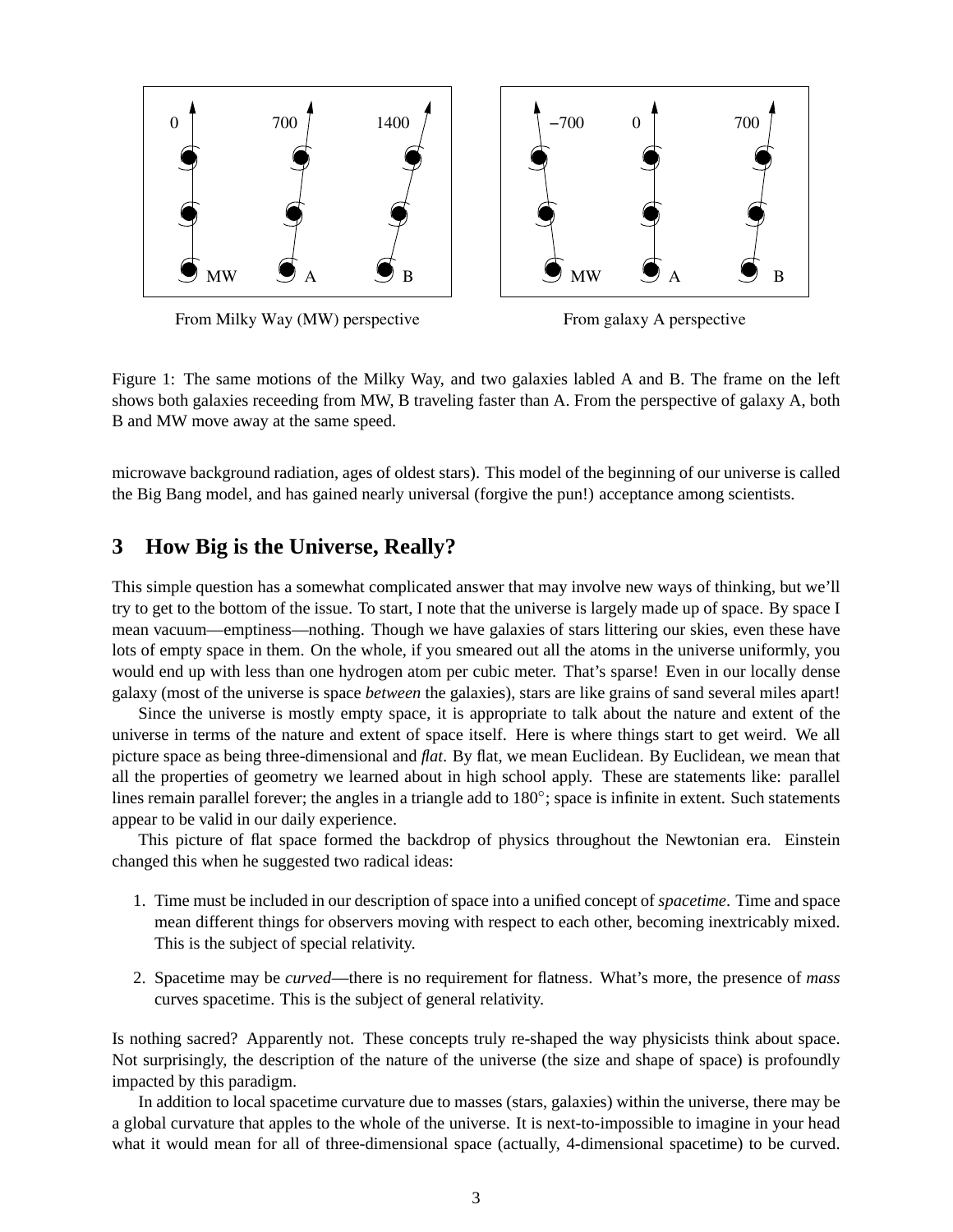

Figure 2: Ant experiments on a sphere: A) the straightest line possible—a great circle—comes back on itself; B) Initially parallel tracks eventually converge; C) A straight line triangle on a sphere has angles that add to more than  $180^\circ$ , in this case  $270^\circ$ .

Curved into what? But we have some lower-dimensional analogies to help us appreciate what this might look like.

#### **3.1 A Two-dimensional Analog**

Imagine you are an ant living on a basketball. You can only move around on the surface, so that you essentially live in a two-dimensional space. Another way to say this is simply that the basketball surface (texture notwithstanding) is a two-dimensional surface existing in our three-dimensional space. This third dimension allows us to see what the ant cannot. If the ant makes a smelly deposit on the surface and runs away in horror, it will ultimately come back on the surprise, though never deviating from a straight line. We call this straight line a great circle (see Figure 2A), because to our three-dimensional eyes, we can see that the path of the ant through three-dimensional space is a circle (like an equator). To the ant, the line was straight as could be. No matter what direction the ant chose to run in, the result would be the same as long as the ant kept to a straight line. So this space is finite: it does not go on forever.

The next experiment the ant attempts is to walk parallel to another ant. They both start out side-byside on the basketball's "equator," and agree to walk "north." Once they decide this, they start out walking parallel in the north direction, but agree not to look at each other—just their compasses. Some time later, they bump into each other. Each suspects the other of deviating, while knowing that they themselves did not. In fact, neither deviated from a straight line (Figure 2B). But Euclid's relationships don't hold on this curved space. Parallel straight lines will always converge on a sphere. In this case, the convergence would be at the "north pole." (Take a look at how the lines of longitude converge at the north pole of a globe, despite starting out parallel at the equator and each representing perfectly "straight" great-circle paths.)

The last experiment the frustrated ant tries is to verify that the three angles inside a triangle add to 180°. The ant starts at the north pole, walks in a straight line south to the equator, turns right (90°) to follow the equator, walks a quarter of the way around the equator, then turns right again (90°) to head back to the north pole. On reaching the north pole, the ant finds that the angle that its current path makes to the original path from the pole is 90°, so that the three interior angles of this "straight-line" triangle add to 270°—much bigger than the expected result (Figure 2C).

The lesson is that the rules of Euclidean geometry don't hold on curved spaces. The analogy to our universe is as follows. If our universe has so-called positive curvature, then any straight line ultimately comes back on itself, parallel lines ultimately converge, and angles within a triangle add to something greater than 180°. Now it should be pointed out that had the ant on the basketball performed the triangle (or parallel line) experiment over a very small and confined region of the basketball, Euclidean geometry would have appeared to work to a high degree of precision. By analogy, the earth looks pretty *flat* over small distances.

We know that the universe is very large—because we see new and different stuff in every direction for a long way. So in our tiny local region, things look pretty flat. But is the large-scale universe curved? This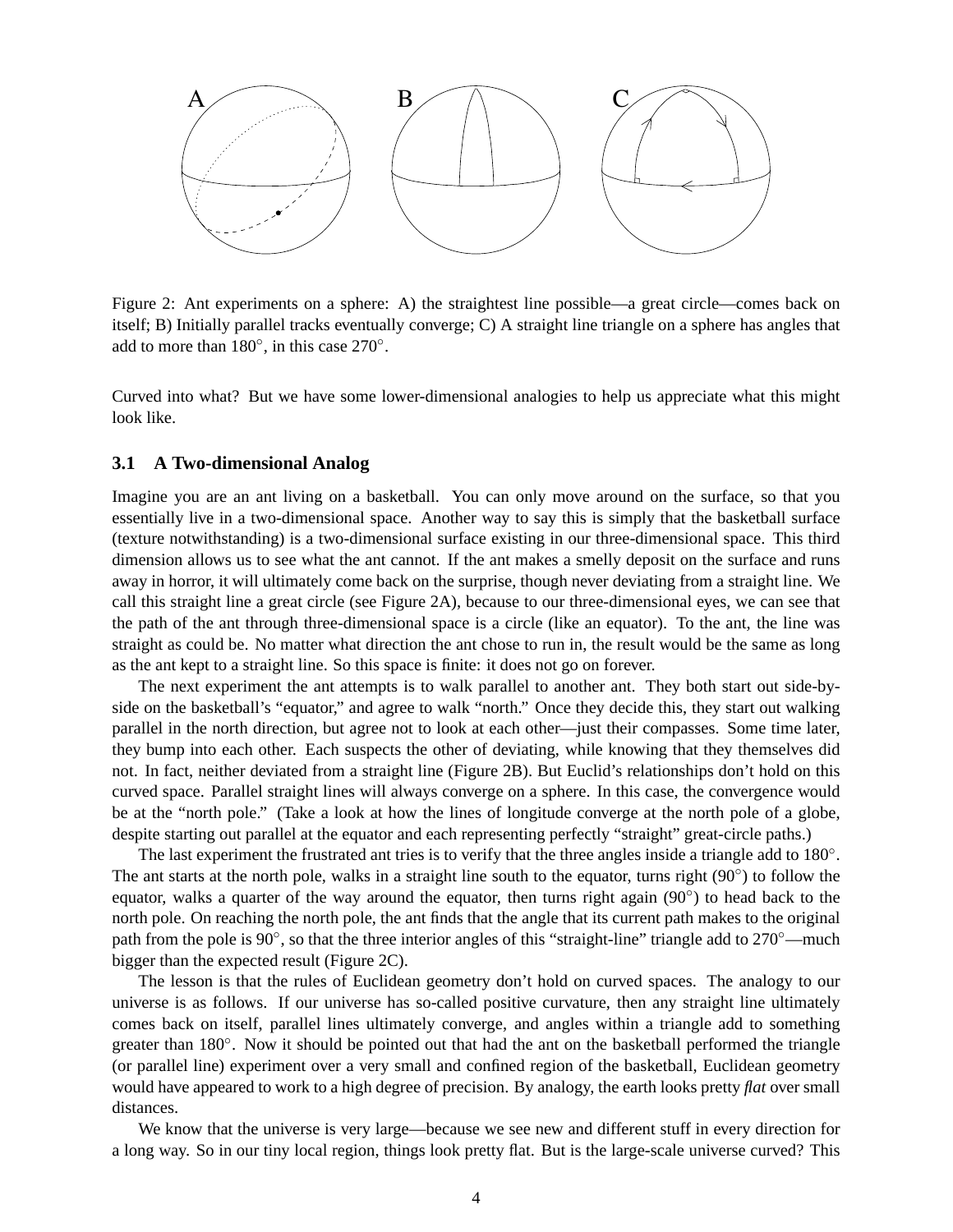

Figure 3: Possible geometries of the universe, in two-dimensional analog.

has been an open question in cosmology, and we're finally gaining some resolution.

#### **3.2 Types of Curved Universes**

To motivate more concretely the notion that the universe is curved, I mentioned above that Einstein's theory of general relativity produces spacetime curvature—in fact, it produces *positive* curvature—like that of a closed sphere. So the question of "how much curvature" boils down to "how much matter is there in the universe?" We know that the universe is expanding, based on galaxy redshifts. Since matter is gravitationally *attracted* to itself, the presence of matter in the universe may be sufficient to slow—even halt and reverse this expansion. In other words, the presence of mass applies brakes to the expansion. But is there enough matter present to halt the expansion? Enough to reverse it? In a universe that contains only gravitating matter and empty space, the question of the fate of the universe and the type of curvature are intimately related.

A universe with more than enough matter in it to halt the expansion has enough matter to make it *positively* curved on the whole. This type of universe would wrap back onto itself. Like the ant traveling in a straight line and coming back to the same spot, so we would come back to earth if we flew a straight line in a rocket for a very, very long time. Other properties of positive curvature would also be present: parallel lines would eventually converge, and triangle angles would add to greater than 180° (the larger the triangle, the greater the deviation—like on the surface of the basketball). Besides these geometrical properties, this "closed" universe would ultimately turn back on itself and experience a Big Crunch when it all came back together. Figure 3 shows the possible geometries, with the closed geometry on top.

On the other extreme, if the amount of matter in the universe is insufficient to halt the expansion, the resulting geometry has a net *negative* curvature. This is harder to visualize, but the properties are that it goes on indefinitely (you would *not* wrap back on yourself if traveling in this space), parallel lines now *diverge*, and triangle angles add to *less* than 180◦ . The best visualization I can offer here is that of a Pringle's potato chip: saddle-shaped. This kind of surface has all the right geometrical properties, if for instance an ant were to do similar experiments to what it did on the sphere. The only catch is that you have to imagine a Pringle of infinite extent (yum). The negatively curved universe is said to be "open," as it is infinite in extent, and will never re-collapse. It will continue to expand forever. The existence of matter may slow down (decelerate) this expansion, but it will never be enough to stop it.

Precariously balanced between these two extremes is a *flat* universe. A flat universe has just the right amount of matter to exactly balance the expansion, so that ultimately the universe's expansion will exactly stop (as time marches toward infinity). In this case, there is no net curvature, and Euclidean geometry holds across the infinite extent of the universe. Though seemingly impossibly tuned to have just the right amount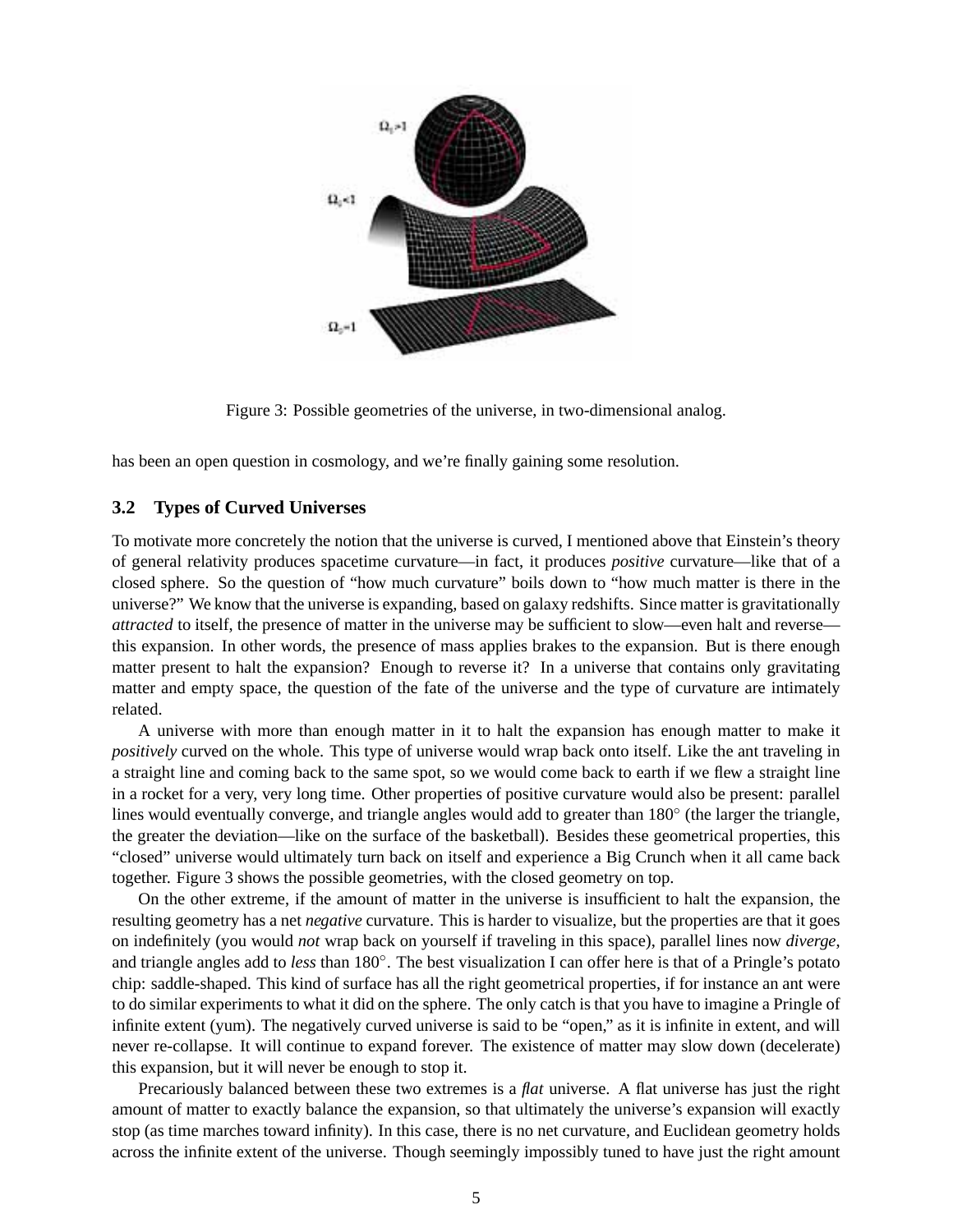of matter (not a teaspoon more or less), this has been a favorite of theoretical cosmologists because they think this condition would have been automatically satisfied the *way* the universe started.

If the universe is *close* to being flat, but not precisely so, then it has some net curvature, but this curvature may be hardly noticeable. This is analogous to saying that the effects of earth's curved surface are not very noticeable over small scales (like on a soccer field), while the soccer ball is very noticeably curved. In other words, a universe that is positively curved, but very large, will appear pretty flat on the small part we can see. It is very difficult to unambiguously tell the difference between these scenarios through our observations of the universe—though we have been surprisingly successful at setting limits on this curvature using the CMB.

#### **3.3 Geometry Summarized**

If the universe is composed *only* of gravitating matter and the empty space in between, then the *geometry* of space—positive curvature, flat, or negative curvature—is intimately connected with the *amount* of matter in the universe. This is also then connected with its fate. A nice verbal relationship exists to sum this up: a positive-curvature universe is said to be closed (finite) and is both finite in spatial extent (wraps back onto itself) and in the time domain (will ultimately re-collapse). A negatively curved universe is said to be open, and extends infinitely in both time and space. The flat case is a special, limiting case of the open scenario—it too is infinite in extent and will go on forever in time, but only just so.

# **4 The Universe As We See It**

In an effort to determine the matter density of the universe, and thus its ultimate fate and geometry, astronomers for many years pursued a measurement of the deceleration of the matter in the universe. The logic was that if any matter existed at all (and clearly it does), the net gravitational effect between all bodies in the universe would apply the brakes to the expansion, slowing down its rate. The effect is relatively small, and it took a very long time to be able to make any measurement. Finally, in the late 1990's, two independent teams of physicists and astronomers had managed to make a measurement using the light from a special type of supernova (exploding star) thought to act as a "standard candle"—having the same intrinsic brightness no matter when and where in the universe it happened. The result they found was startling. The data that stared them in the face proclaimed that the universe is actually *accelerating* presently! It's as if the balloon is being blown up more rapidly today than yesterday. Nobody (well, practically nobody) had anticipated this possibility. But this provides an example of the triumph of measurement over theory. You can't argue with measurement. (Well, you can, actually, and should. You should make sure the measurement is valid and that you aren't being fooled by other effects that you have not yet considered. And believe me, this surprising data has been challenged extensively.) In a moment of severe whiplash in the astronophysical community, we suddenly had a huge mystery on our hands. If the universe is accelerating, what's pushing it apart? Why isn't gravity working like we thought it should?

These sorts of challenges crop up in science from time-to-time, forcing its practitioners to take a hard look at their fundamental assumptions. This is a very healthy process, and it gives me great hope in humanity that we, as humans, do not cling maniacally to a dearly held belief when new evidence points to the contrary. Lest you think that these revolutions "undo" any of the previous measurements and experience from the past, let me assure you that the entire body of measurement and observation stands. The revolution is on the side of theory, whose job it is to explain the collection of empirical data in a self-consistent way. These revolutions typically make it clear that we simply didn't have the full theoretical picture, or that we can't get away with an over-simplified view.

Around the same time as the discovery of the universe's acceleration, astrophysicists looking at the afterglow of the Big Bang (called the cosmic microwave background: CMB, or also the surface of last scattering) were intent on measuring the shape of our space. They could do this because they could predict in great detail what kinds of structures existed at this stage in the universe's development, when it was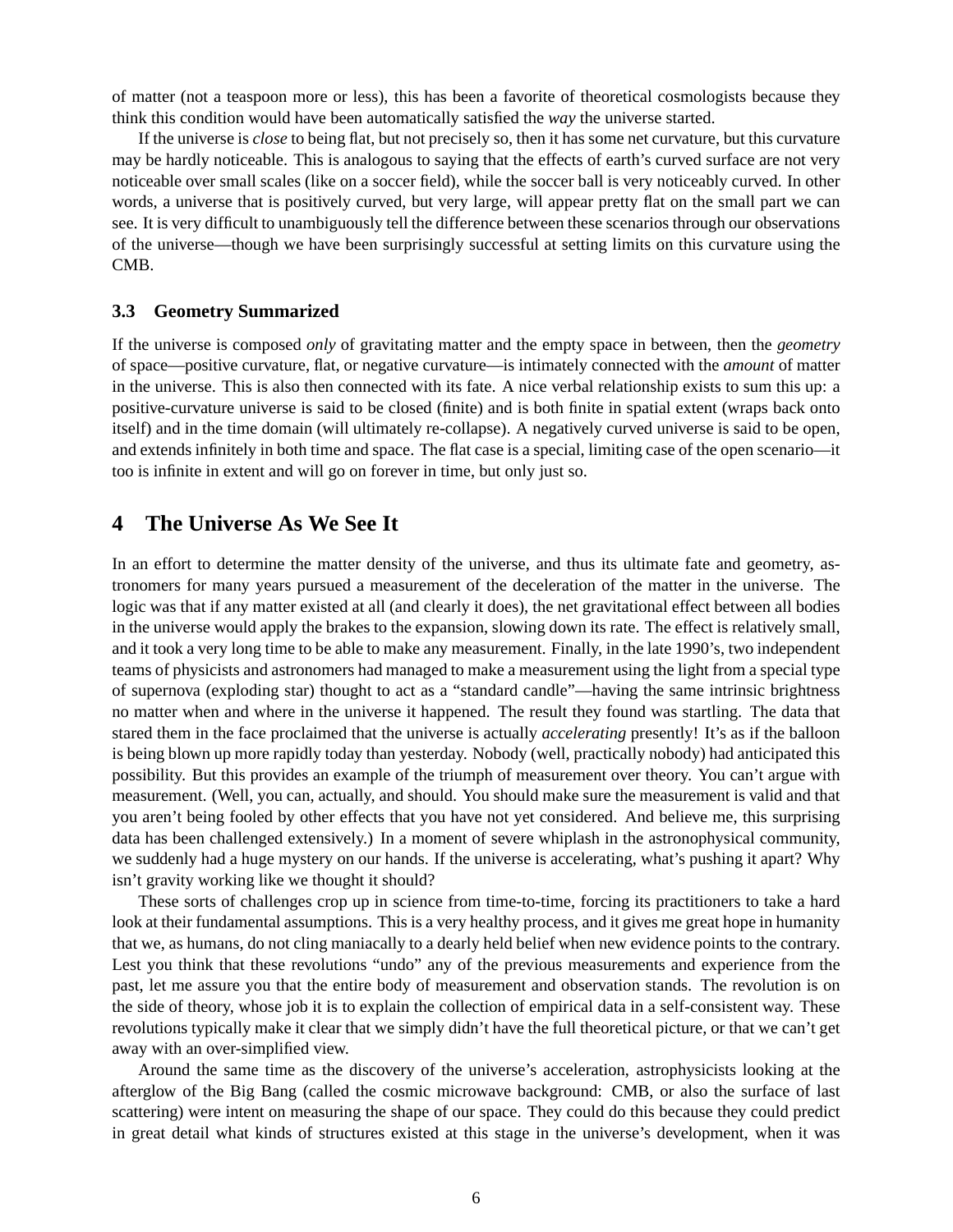only 380,000 years old. By structures I just mean temperature variations (departures from uniformity) or "structure" in the density/temperature of the early plasma. They knew, in effect, how large the largest structures could have become in that time—in real units like meters! Given this, and also armed with the knowledge of how far the surface of last scattering is, the apparent angular size of these blobs on the sky then tells us what kind of geometry we live in. Are we drawing this long, skinny triangle on a positively-curved space, like a basketball, on a negative potato-chip, or in plain Euclidean flat space. The answer—much to the delight of many theorists—came out to be that space is flat. If we quantify this in terms of the amount of matter required to make for a flat universe, the answer came out to indicate the critical density within 2%. In other words, if the universe had too much stuff, it would have positive curvature. Too little stuff and it would have negative curvature. We appear to be in the "just right" scenario, to pretty high precision.

A third leg of evidence supported both by measuring masses of huge clusters of galaxies, and also from secondary "structure" in the CMB indicates that the universe only has 30% of the *gravitating* matter necessary to flatten the universe. How could this be consistent with the previous CMB finding that we were within 2% of the magic value? The answer is in the subtle use of the word "gravitating" above. It turns out that 70% of the total mass-energy (i.e., stuff) in the universe is of a non-gravitating form. We call this "dark energy" because we can't see it, it's not matter, and we frankly have no idea what the stuff is. But it's the stuff that is responsible for the acceleration of the universe—it's pushing us apart.

Thanks to astrophysical measurements, we now know exactly how much dark energy, dark matter, and ordinary matter exist in the universe. But we still don't know what any of the "dark" stuff actually is. Ideas abound, but no one pays close attention to ideas unless they suggest additional tests or measurements that can support or refute them.

# **5 What Does It All Mean?**

This is mind-blowing stuff, to be sure. We're talking about the geometry of space, and suddenly we find out that it is indeed flat, but that there are constituents in the universe that we know very little about. It's confusing, and may sound even absurd (more like fantasy or science fiction than science). But scientists are serious about this. It's hard to drag along a skeptical bunch like scientists on a wild ride like this without an awful lot of experimental evidence. Many scientists are still uncomfortable with this surprising new landscape. But almost all acknowledge that we're faced with striking measurements that will likely radically change our fundamental understanding of what makes up the universe.

To talk concretely about the meaning of these observations, let me answer some common questions:

#### **5.1 Is the universe infinite in extent?**

If the geometry of the universe is indeed flat, as we measure it to be, then yes: the universe goes on forever. This doesn't mean that we can see the whole universe, though. We can only see about 13.7 billion light years away in any direction.

#### **5.2 So the universe is finite if we can only see so far, right?**

These are unrelated things. Because light travels at a finite speed (albeit fast), when we look far away, we look back in time. When we look 13.7 billion light years away, we see the universe as it existed near the time of its birth. There are no stars or galaxies there yet. A being sitting at that point in the present day would find themselves in a setting that looks much like the one around earth today. If they looked back toward earth, they would see our local environment as it was 13.7 billion years ago—long before the sun or even our galaxy formed. We would be the limit of their vision: the edge of their visible universe; their CMB. You could play this game forever: at each horizon edge, the universe looks normal, and there is a new horizon in all directions. Imagine the universe as a huge ocean. In the ocean, you can only see so far due to the cloudy water (maybe several tens of meters). It doesn't mean that stuff doesn't exist outside of the visible horizon.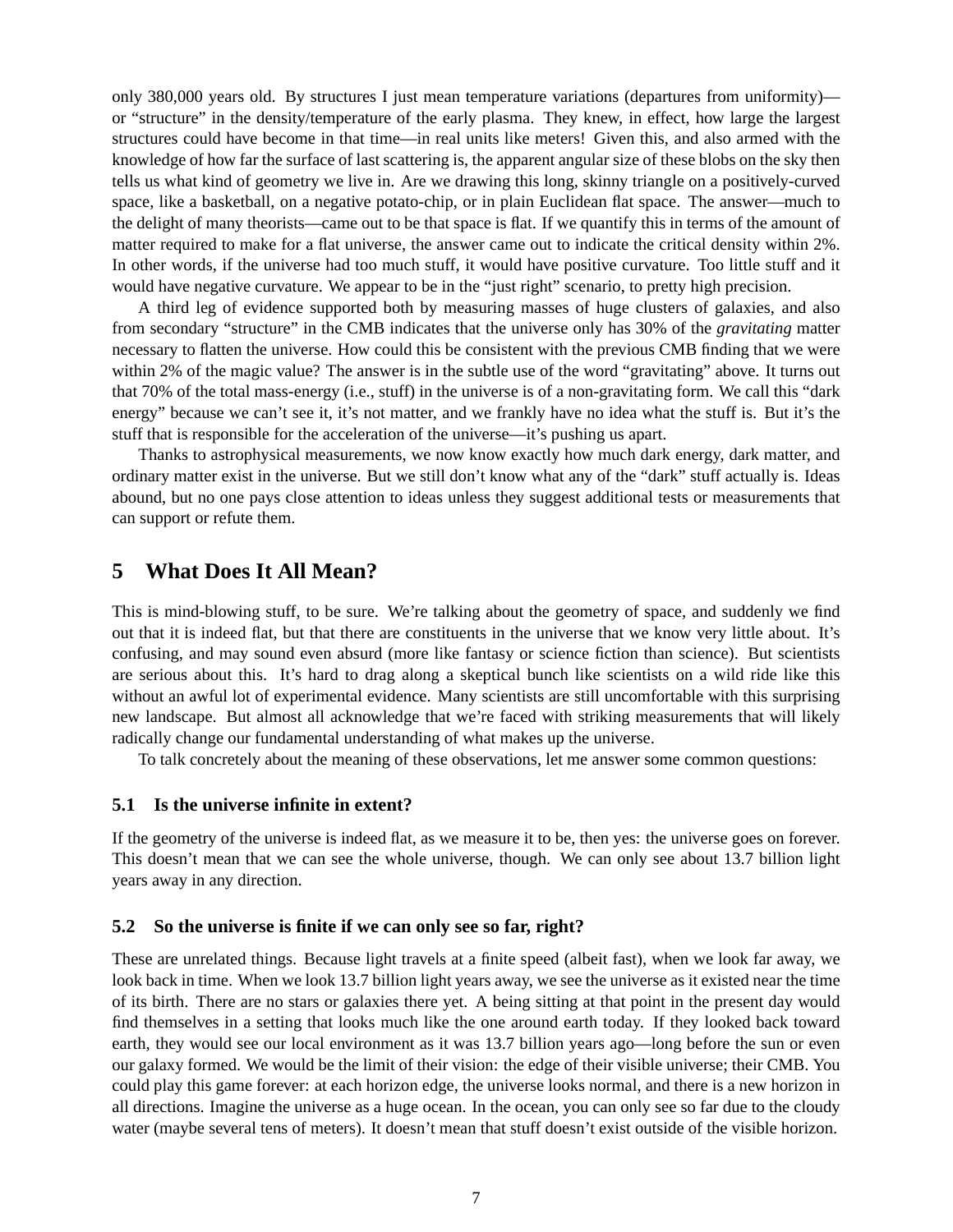### **5.3 If we can look 13.7 billion light years away, shouldn't we see the Big Bang?**

Yes! And in fact, we do! Only light isn't free to travel through empty space until all the electrons are moved out of the way. So as the hot plasma emerging from the Big Bang cooled, ultimately things settled out enough so that electrons could pair up with Hydrogen and Helium nuclei, so that the plasma became neutral. Now light could stream freely across the universe. This is what we see in the CMB: it is the plasma afterglow of the Big Bang, seen about 380,000 years after the universe started—just cool enough to have become neutral. We see it in every direction 13.7 billion light years away as an almost perfectly uniform microwave glow. Truly amazing, really.

### **5.4 If we know the universe is flat to 2% precision, is there room for error?**

Absolutely. All we are prepared to say for now is that over 13.7 billion light year scales, the universe looks pretty flat: it doesn't deviate by more than 2% from being flat. But, the possibility exists that the universe is still curved on much larger scales. It's just like the fact that the earth looks flat locally, over small scales, but is curved on the whole. The universe could be closed into a sphere, but on a much larger scale than what we can see. A 2% limit translates to a factor of 50 (it takes 50 2%'s to make 100%), so we could say that if the universe is finite, it must be at least 50 times bigger than our 13.7 billion light year horizon.

## **5.5 What is the ultimate fate of the universe?**

Ten years ago, the answer would have simply been that it depends on how much matter is in the universe. If the universe had critical density, it would expand forever, but eventually come to a stop infinitely far out into the future. But it was already looking like there was too little matter to do this, so the universe would expand forever. Now things are more complicated. Even though we think the universe is flat, it has too little gravitating matter to halt the expansion, and moreover, seems to have a dark energy that is accelerating this expansion. Under this scenario, the universe will in essence blow itself apart. But it takes a long *time* (tens of billions of years), so don't pack your bags yet.

### **5.6 Things seem uncertain now in cosmology. Is the fate of the universe also uncertain?**

For sure it is. Until we understand what this dark energy is, we won't be able to predict with any certainty how it will evolve as the universe ages. If things don't change, the above scenario will hold. It's our best guess in the absence of a complete understanding. But as a consequence of the recent series of fantastic measurements, we can say more now than ever before about what we *think* will happen.

# **5.7 What does this mean for humanity? Why should I care?**

Good question! Who asked that? You may not care. You may not find this to be relevant to your life. That's one of the great things about our lives: we get to choose what we are interested in, and pursue it. But in general, humans have always been curious about origins. Though not every human will be interested in dinosaurs, as a whole we are certainly intrigued, and have learned much from studying them. Science is the process of looking to our surroundings to see what we can learn about how we got here. Recent astrophysical observations are painting a rich story that we simply can't ignore. Nor do we want to. How it will affect humanity in the very long term is an open question. Does it change the way you live your life or treat others if you know that the universe is a transient thing?—that it will one day expand itself to oblivion? Does it change the frequency of religious wars on this planet if in 500 years we all share a common creation story? At this point, this is more complicated than predicting the fate of the universe. Humans are frighteningly complex!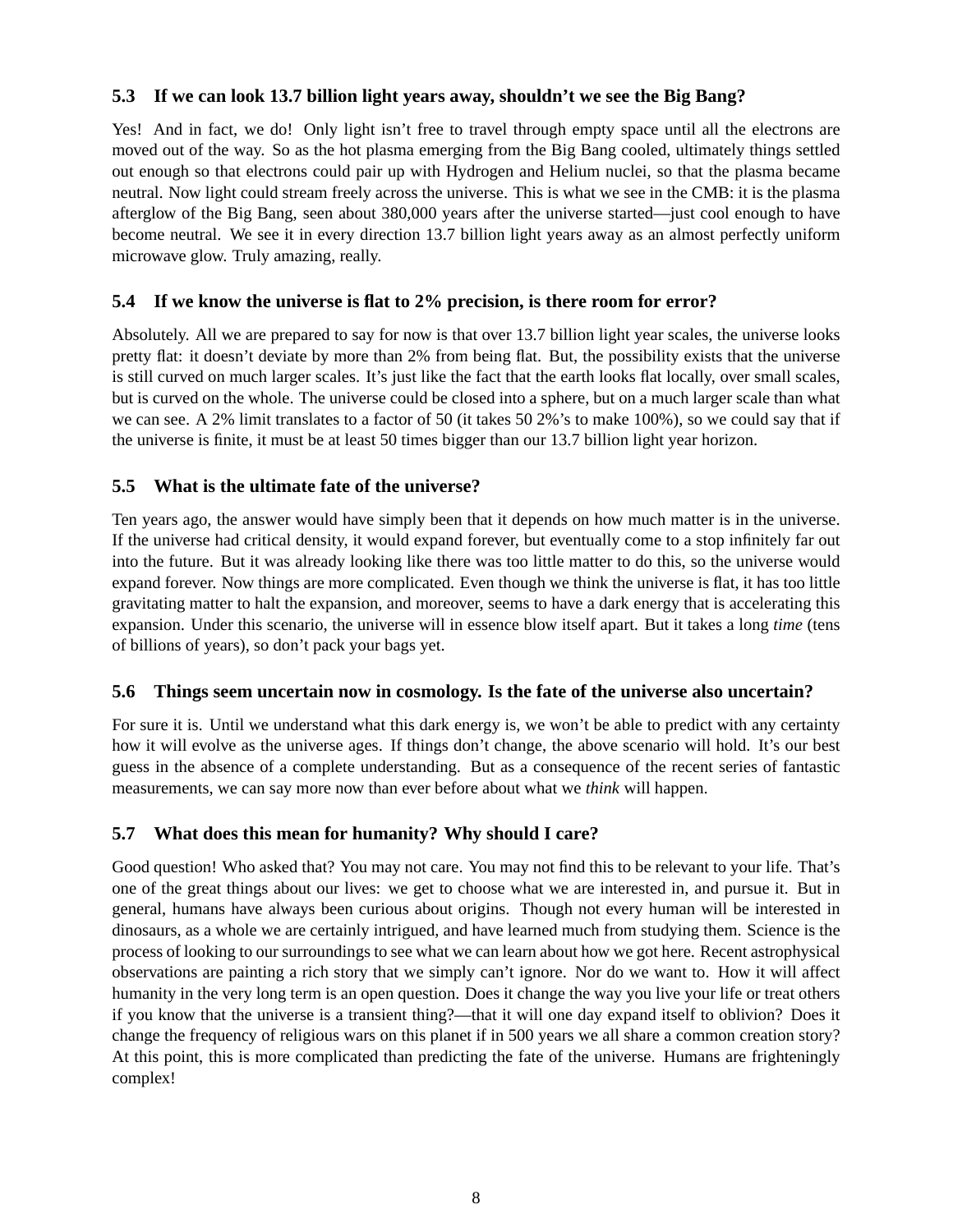# **6 Life in the Universe**

I am no expert on life in the universe. There is a new and growing field of science called astrobiology that delves into the requirements for life, and explores the extremities in which life on the earth has been able to thrive. This direction of exploration may then define for us how likely it is that life—however simple—could exist on other planets, in comets, etc. But we can at least explore an aspect of the question of additional life in the universe based on what we know about the universe.

Does life exist elsewhere in the universe? Let's play the numbers game. Our galaxy is composed of roughly 100 billion stars. How many of these stars have planets? We're finding that quite a few do! We already know of over 100 stars aside from our sun that have at least one planet. As of December 2005, the numbers are: 146 planetary systems; 170 planets; 18 multiple-planet systems (as many as 4 in some systems). At present, we can only detect large Jupiter-like planets in orbits that are relatively close to their stars: these produce the strongest tugs on the parent stars, which is what we measure. But it appears that a substantial fraction of stars—at least 5%—have planets. As our detection techniques improve, we may find many smaller planets and find that indeed *most* stars have planets. Right now, we would not be able to detect our own set of planets around another star using current techniques. Yet we know we are here. This means solar systems much like our own are still beyond our detection limits. Putting the number of stars in our galaxy together with an estimate that 10% of stars have earth-sized planets (just a guess), we get that 10 billion stars in our galaxy alone harbor earth-like planets. By earth-like, I just mean rocky planets with masses comparable to earth's mass.

Not all of these earth-like planets will be in the "habitable zone" where we see life in our solar system. Example: Venus is too hot, Mars is too cold, though both are "earth-like" by the definition above. Let's say only 1% of these earth-like planets happen to be in the "Goldilocks" just-right zone. Now we have as many as 100 million habitable planets in our galaxy.

We don't know yet how rare life is. With only one planet to guide us, the estimates cover a huge range. But let's say for the sake of argument that the chances for life to form are a remote one-in-a-million given a habitable planet. Some would argue that it's closer to near certainty that life (we're talking single-cell organisms here) forms. But with the pessimistic long-shot odds of one in a million, that still gives 100 instances in our galaxy.

Now hold onto your seats. There are approximately 100 *billion* galaxies within our 13.7-billion-lightyear horizon. So now we have 10 trillion instances of life in our universe given the harsh one-in-a-million odds. Hard to imagine this not panning out.

But wait, there's more. Our visible universe is but a small portion of the entire universe, as quantified in Section 5.4. We know the universe is *at least* 50 times the size of the visible universe within our horizon. But this is in linear size—radius, or diameter. In volume, the universe is then at least  $50^3 = 125,000$  times larger in volume than our visible volume. Assuming physics looks the same outside our horizon, there are now about a quintillion, or 10<sup>18</sup> instances of life in the entire universe, *as a lower limit*! Our estimates could be off here and there; they are very rough. But it is hard to reduce a number this big to zero (or one, since we're here, at least) by revising estimates of probabilities. The sheer size of our universe and the resulting number of stars and planets is so absolutely staggering so as to overcome the long odds for developing life.

One other aspect we haven't reflected on is the enormity of time over which life has to develop. We can't really easily grasp time periods longer than maybe 1,000 years. Yet it takes 1,000 of these periods to constitute one million years, which is still short on geological timescales. It would take 1,000 of these one-million-year periods to make one billion years. The universe is 13.7 billion years old, and we find fossil evidence of simple life on the 4.5-billion-year-old earth as far back as about 3.5 billion years. Interestingly, the earth was not very hospitable when it was young. It may have taken only (*only!!*) a few hundred million years for life to form once the earth was a calm and hospitable neighborhood. Even this geologically short period is sooooo long that it is truly impossible for our brains to take it in—much like how we started in comprehending the vast size of the universe.

Intelligent life is another beast altogether. It's a long road from simple organisms to pigs and things. But nature provides a self-ratcheting mechanism to constantly push the developmental arms race toward greater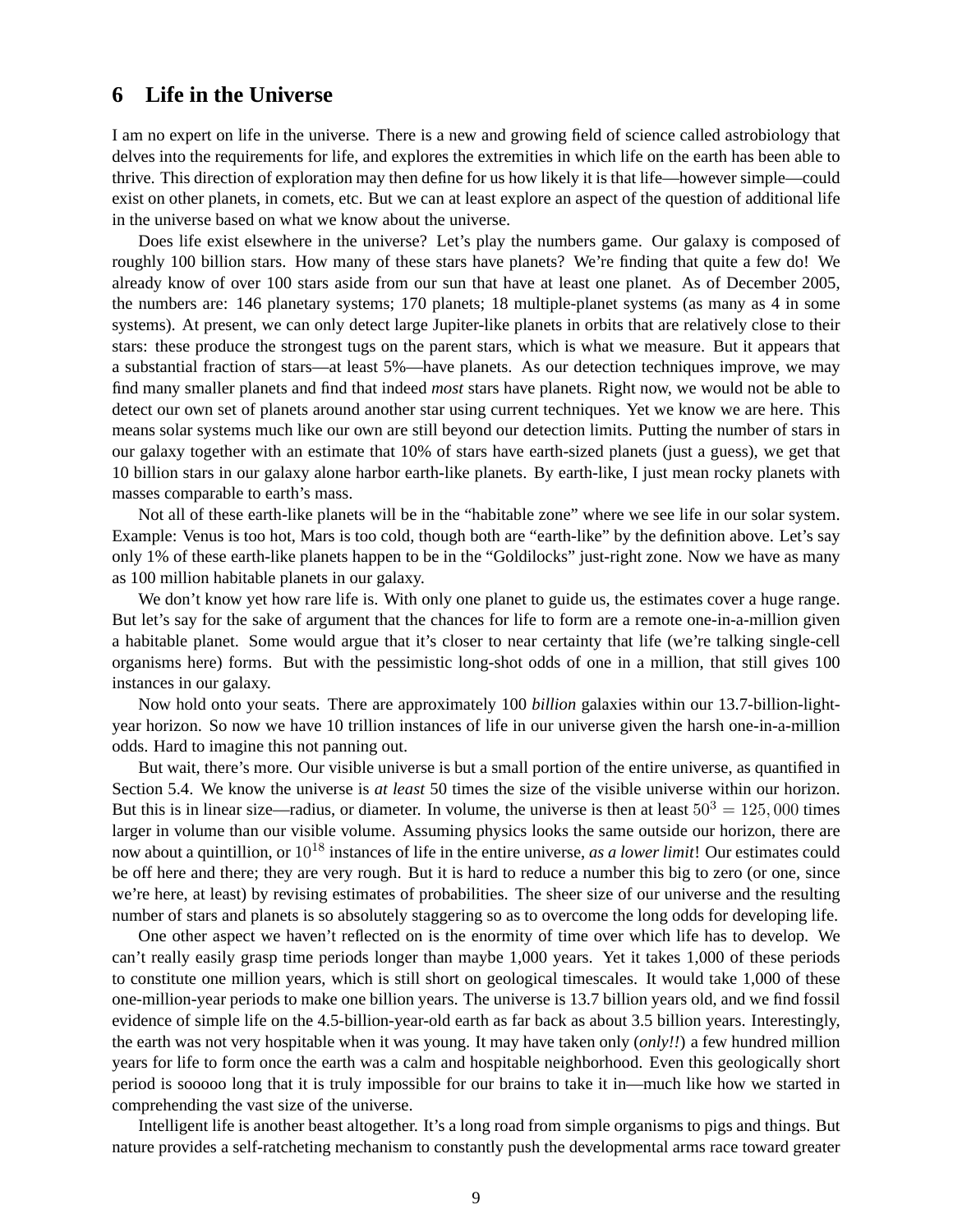complexity. I'm talking here about natural selection. But by now I have strayed far from physics, and should leave this topic for your continued ponderings.

## **7 Science, Religion, and Anthropic Ideas**

Science often tackles the biggest questions—the questions humans have been asking since prehistoric times. Questions like: how did we get here? was there a beginning? will there be an end? are humans special? what is our place in the universe? for that matter, what *is* the universe? There are loads more, of course, but this set touches on the topics discussed in this paper. It's the chance to work on and think about these big questions that make science interesting and fun.

In prehistoric times—and even in *historic* times—we did not have the tools of science available to us the way we do today: no microscopes, telescopes, oscilloscopes, spectroscopes, stethoscopes. And other things besides 'scopes: radio-isotope dating, computational tools, precision electronic measurement tools, etc. So how did we answer these gripping questions before we had the tools to quantitatively explore? Religion. Almost every culture has an ancient creation story that tells not only how the world came to be, but how humans came to populate the world. Many also have stories about the end of existence. Most—but not all—place humans in a very special role: often the whole reason for the universe to be here in the first place.

This kind of reasoning can be called *anthropic*, or human-centric. It stands to reason that human thought should center on human existence. Pick up a random magazine sometime, like the generic magazines in airplane seat pockets. Notice how hard it is to find a page without a picture or drawing of a human. On those rare pages, the text almost certainly deals with people in some way. It's hard to get around–we're rooted in humanity.

Science *attempts* to break free of this potentially biased point of view. It does not explicitly forbid thought in this direction, but the preference is to keep our obvious self-interest out of the picture. Science goes where the measurements take it. Sometimes we don't like the answers, and have philosophical objections (quantum mechanics is a prime example). But we're stuck with the results of our experiments: reality does not always respect our sense of aesthetics.

#### **7.1 Science and Religion at Odds?**

Science often runs into conflict with religion. Science never sets out to invalidate a particular religious viewpoint. But arriving at different answers is the inevitable consequence of science's different approach to answering the big questions (i.e., via investigation, measurement, data analysis). Is one a better truth than the other? How do you judge this? They are just different. One is based on listening to the story the world itself tells, and the other is based on listening to stories that are generally attributed to a divine influence. A divine influence could always have created the world to tell a misleading or false story—maybe as a means to test our faith. But science operates outside of such concerns, only asking what secrets we can uncover from the world itself. It is *a* truth, if not *the* truth—and a remarkably consistent one thus far.

No religion tells the story of the Big Bang with the same details we've learned from looking at the universe. Nor does any religion (to my knowledge) spell out the process of natural selection by which it appears we evolved to be who and what we are. Quantum Mechanics and General Relativity likewise find no religious context. There are lots of interesting ideas in the world, but the ones that "stick" in science are the ones that explain experimental results, and produce new predictions that are subsequently verified by experiment. Many ideas in science have failed to stand up to this test, and they are chucked out like yesterday's Guardian, usually never to be revisited.

My personal view is that science and religion need not be in conflict. The recipe is simple: science does not intrude on the spiritual domain—never answering questions like: what does it mean to be human? how should we treat fellow humans? how can we celebrate our existence in this fantastically amazing and beautiful world? Likewise, religion does not intrude on the scientific domain, leaving aside details about the formation of the universe, evolution of species, etc. Science is generally much more convincing in these cases, being based on observation and measurement. As long as overlap exists, conflict will likely follow.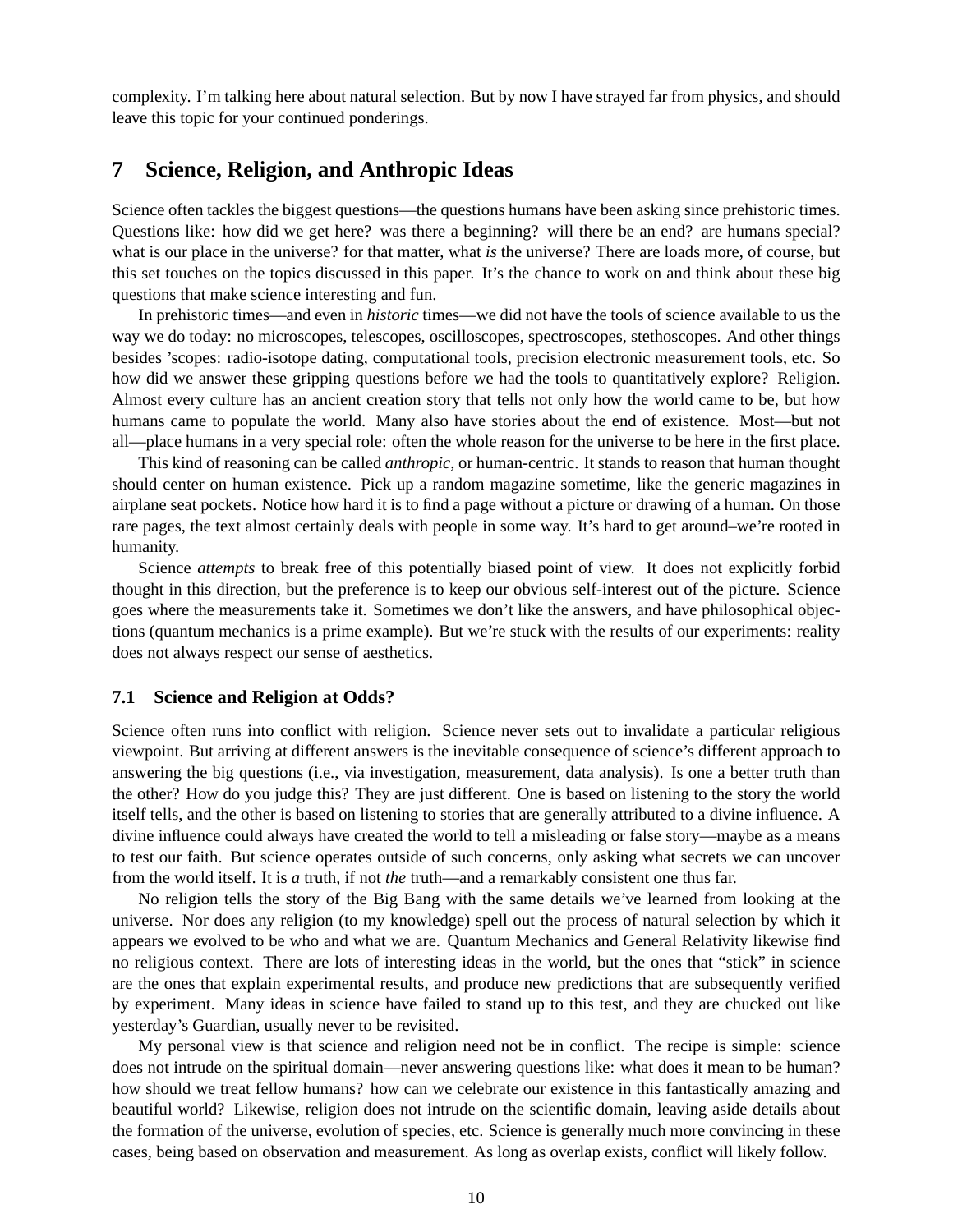#### **7.2 Limitations of Science**

There are some very basic questions that science will probably never be able to answer. Questions like: what *is* mass/energy? what *is* space, really? what *is* time, and why is it so different from space? why only three dimensions of space? why do we have the set of particles that we do? Some of these questions may be too fundamental for science. Science is probably forever limited to a *description* of reality. It can explain why things behave the way they do, but not why the rules are what they are. There are two divergent lines of thought in the physics community when it comes to these issues. One is the thought that physics will ultimately be complete enough to unambiguously and uniquely explain the world. The accompanying statement is, "it could logically be no other way." The other point of view is that physics will remain descriptive, never nailing down why our universe is just as it is. The accompanying statement is, "it just happened this way, man."

String theory is currently the best hope for the former line of thought. Fueled by decades of reduction and unification within physics (culminating in the "Standard Model" of physics in the 1970's), a new line of physics inquiry showed promise to uniting gravity with the Standard Model, and perhaps even uniquely determining our physics (laws, particles, masses, etc.) so that we would see no other possible way things could be. This would be the ultimate triumph of physics, and a goal many physicists (including Einstein) have sought.

The other attitude strikes physicists as "giving up." Why stop trying to explain things now? Further insights may be forthcoming—look at how far we've come. But an interesting recent development—ironically, stemming from string theory—is shoving many physicists in this direction. Seeking a unique description of nature (meaning a single, unambiguous solution), string theorists stumbled on a fantastically large "Landscape" in which physics could exist. Each of the  $10^{500}$  possible stable positions within this domain represent valid (internally consistent) laws of physics. Then why the heck did we end up in *our* type of universe? Why not one of the other possibilities?

This is where things get interesting: the vast majority of the other universes would destroy themselves almost instantly (too much mass density, too much dark energy leading to uncontrolled acceleration, etc.). Even those that don't self-destruct right away have properties unfriendly to life: they don't even form stars, or in many cases even atoms. Lots of things have to be just right to pick out a location in this Landscape that results in a habitable universe. The chances, in fact, are exceedingly remote that an arbitrary universe in this Landscape could form life.

Three ways to go with this thought. 1) Aha: God must have made it special for us. 2) Geez, lucky break on those stiff odds! 3) We couldn't live in most of those universes, so obviously our universe is going to satisfy the conditions. This last thought is another form of anthropic reasoning: things are the way they are because *we* are here. It sounds circular, but here's the catch: our universe may not be the only one. Whatever spawned our Big Bang may have happened loads of times in loads of places. It's not as crazy as it sounds: our best model for how the universe started (the inflation model) has much experimental support and naturally accommodates the multi-verse concept. In any case, if there is even one lucky universe in all this batch that can form life, that's the one we'll find ourselves in. It's a lot like the planets scenario. There may be many planets in this galaxy, but most are entirely unsuitable for life. It's no mistake we find ourselves on a habitable planet—it could not have gone any other way.

This is the ultimate Copernican revolution. 500 years ago, Earth was special: at the center of the whole universe (according to people from that time). Then Copernicus came along and put the sun at the center of the universe (1514). Next, our sun wasn't special: just another star in our galaxy (1800's). Then in the 1920's it was understood that our galaxy wasn't special: just another galaxy in the cosmos. Now perhaps our universe isn't special: just one of many disconnected instances.

The problem with all of this is that it falls outside the boundaries of science, spilling into philosophy. I could state that our universe is nothing special, and that we simply occupy the habitable type for anthropic reasons. But this is not a testable idea. It makes no predictions and is therefore not falsifiable. The closest we could come is gaining experimental confidence in the ideas of string theory, with these same ideas leading inevitably to a rich Landscape of possible physics realities. But we would still never know *why* our universe